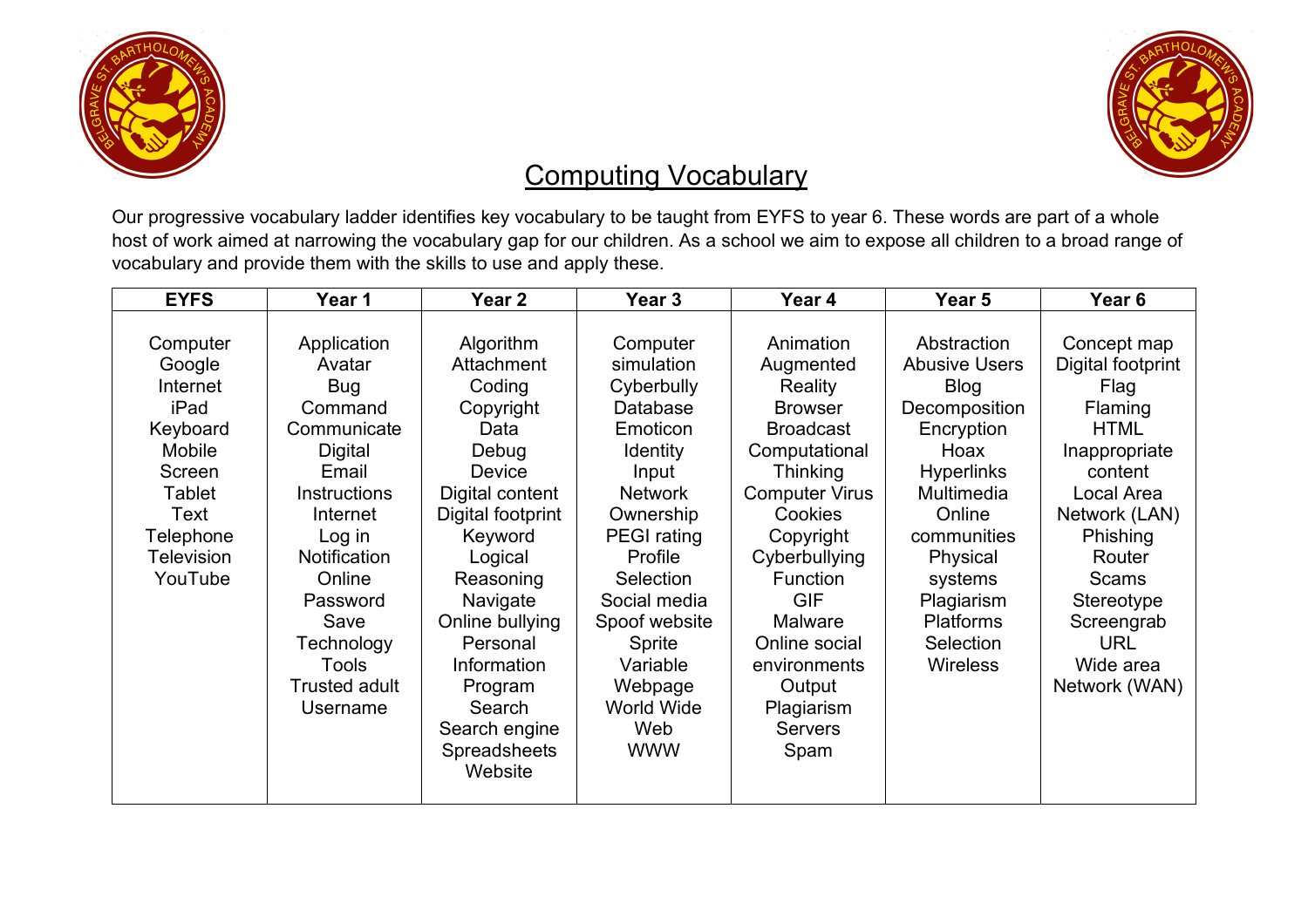| Year 1                                                                                                                                                                                                                                                                                                                                                                                                                                                                                                                                                                                                                                                                                                                                                                                                                                                                       |                                                                                                                                                                                                                                                                                                                                                                                                                                                                                                                                                                                                                                                                                                                                                                                                                                               |
|------------------------------------------------------------------------------------------------------------------------------------------------------------------------------------------------------------------------------------------------------------------------------------------------------------------------------------------------------------------------------------------------------------------------------------------------------------------------------------------------------------------------------------------------------------------------------------------------------------------------------------------------------------------------------------------------------------------------------------------------------------------------------------------------------------------------------------------------------------------------------|-----------------------------------------------------------------------------------------------------------------------------------------------------------------------------------------------------------------------------------------------------------------------------------------------------------------------------------------------------------------------------------------------------------------------------------------------------------------------------------------------------------------------------------------------------------------------------------------------------------------------------------------------------------------------------------------------------------------------------------------------------------------------------------------------------------------------------------------------|
| <b>Application (App)</b><br>A program (such as a word processor or a spreadsheet) that<br>performs one of the important tasks for which a computer is<br>used.<br><b>Avatar</b><br>A digital picture to represent someone<br><b>Bug</b> - A problem in a computer program that stops it working<br>the way it was designed.<br><b>Command</b><br>A single instruction in a computer program.<br>Communicate<br>Talking or messaging someone online<br>Computer - an electronic device for storing and processing<br>data.<br>Digital- Involving the use of computer technology<br><b>Email</b><br>A message sent through a computer.<br><b>Instructions</b><br>Tell the computer to do something<br><b>Internet</b><br>A global computer network providing a variety of information<br>and communication facilities, consisting of interconnected<br>networks and computers. | Log in<br>Using a username and password to access a system.<br><b>Notification</b><br>A system that lets you know if you have something to look at<br><b>Online</b><br>Connected to a computer<br><b>Password</b><br>A series of letters, numbers and special characters that is<br>entered after the username to access an online site. In Purple<br>Mash, this can also be a series of pictures.<br><b>Save</b><br>Store your work as you create something so it can be<br>accessed later.<br><b>Technology</b><br>Any electronic equipment that can be used with a computer or<br>hand held device<br><b>Tools</b><br>The area on Purple Mash with the different learning apps<br><b>Trusted adult</b><br>Someone that you know well like a family member.<br><b>Username</b><br>A name that is used by a person to access an online site. |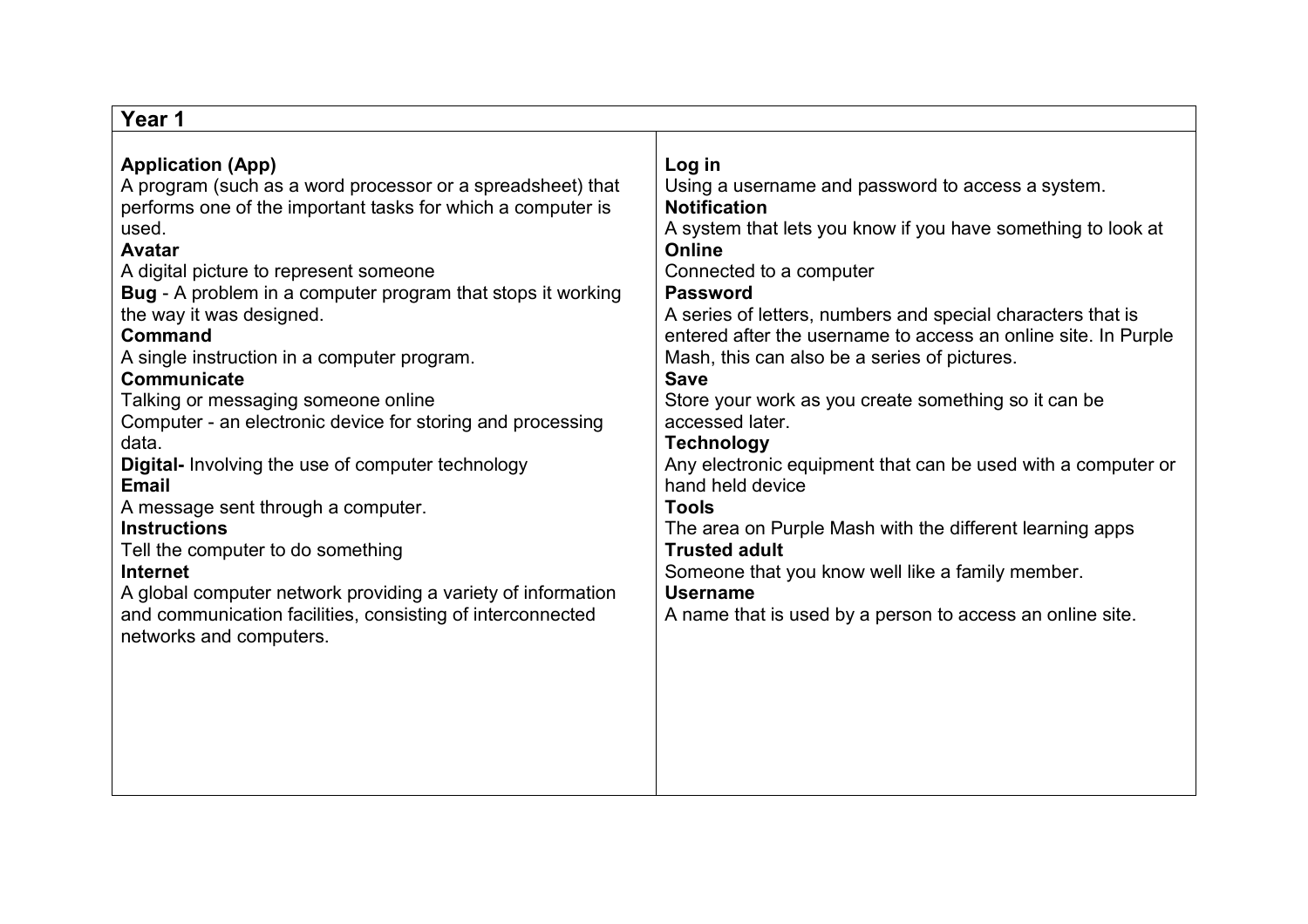| Year <sub>2</sub>                                                                                                                                                                                                                                                                                                                                                                                                                                                                                                                                                                                                                                                                                                                                                                                                                                                                                                                        |                                                                                                                                                                                                                                                                                                                                                                                                                                                                                                                                                                                                                                                                                                                                                                               |  |
|------------------------------------------------------------------------------------------------------------------------------------------------------------------------------------------------------------------------------------------------------------------------------------------------------------------------------------------------------------------------------------------------------------------------------------------------------------------------------------------------------------------------------------------------------------------------------------------------------------------------------------------------------------------------------------------------------------------------------------------------------------------------------------------------------------------------------------------------------------------------------------------------------------------------------------------|-------------------------------------------------------------------------------------------------------------------------------------------------------------------------------------------------------------------------------------------------------------------------------------------------------------------------------------------------------------------------------------------------------------------------------------------------------------------------------------------------------------------------------------------------------------------------------------------------------------------------------------------------------------------------------------------------------------------------------------------------------------------------------|--|
| <b>Algorithm</b><br>A set of instructions to be able to do a task<br><b>Attachment</b><br>A computer file sent with an email.<br>Coding<br>Writing instructions that can be interpreted by a computer to<br>create a program.<br>Copyright<br>A law that gives the owner of a work the right to say how other<br>people can use it.<br><b>Data</b><br>A structured set of numbers, representing digitised text,<br>images, sound or video, which can be processed or transmitted<br>by a computer<br>Debug<br>Find mistakes and fix them<br><b>Device</b><br>A thing made or adapted for a particular purpose, especially a<br>piece of mechanical or electronic equipment.<br><b>Digital content</b><br>Any media created, edited or viewed on a computer.<br><b>Digital Footprint</b><br>The information about a person that exists on the Internet<br><b>Keyword</b><br>A significant word used to find information when researching. | <b>Logical reasoning</b><br>Thinking in an ordered way<br><b>Navigate</b><br>To work your way around a webpage.<br><b>Online bullying</b><br>Saying or writing things to hurt an individual repeatedly<br><b>Personal information</b><br>Name, address, date of birth, password<br>Program<br>To provide (a computer or other machine) with coded<br>instructions.<br><b>Search</b><br>Look for information in (in a database or the World Wide Web)<br>using a search engine.<br><b>Search Engine</b><br>A program that searches for and identifies items on the World<br>Wide Web.<br><b>Spreadsheet</b><br>A computer program that represents information in a grid of<br>rows and columns<br>Website<br>A set of related web pages located under a single domain<br>name. |  |
|                                                                                                                                                                                                                                                                                                                                                                                                                                                                                                                                                                                                                                                                                                                                                                                                                                                                                                                                          |                                                                                                                                                                                                                                                                                                                                                                                                                                                                                                                                                                                                                                                                                                                                                                               |  |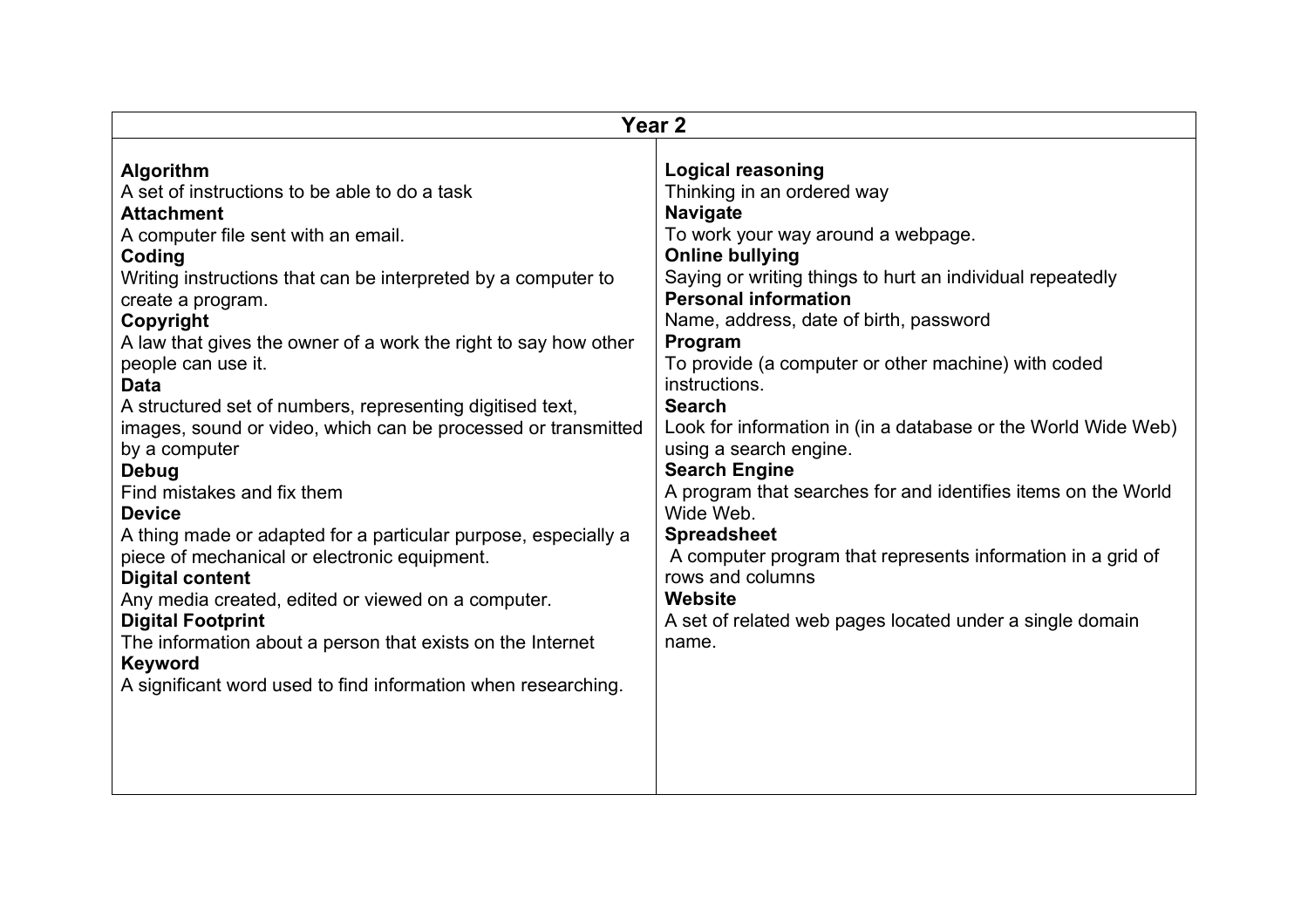| Year <sub>3</sub>                                                                                                                                                                                                                                                                                                                                                                                                                                                                                                                                                                                                                                                                                                                                                                                                                                                                                                                                                                                                                                                                                  |                                                                                                                                                                                                                                                                                                                                                                                                                                                                                                                                                                                                                                                                                                                                                                                                                                                                                                                                                                |  |
|----------------------------------------------------------------------------------------------------------------------------------------------------------------------------------------------------------------------------------------------------------------------------------------------------------------------------------------------------------------------------------------------------------------------------------------------------------------------------------------------------------------------------------------------------------------------------------------------------------------------------------------------------------------------------------------------------------------------------------------------------------------------------------------------------------------------------------------------------------------------------------------------------------------------------------------------------------------------------------------------------------------------------------------------------------------------------------------------------|----------------------------------------------------------------------------------------------------------------------------------------------------------------------------------------------------------------------------------------------------------------------------------------------------------------------------------------------------------------------------------------------------------------------------------------------------------------------------------------------------------------------------------------------------------------------------------------------------------------------------------------------------------------------------------------------------------------------------------------------------------------------------------------------------------------------------------------------------------------------------------------------------------------------------------------------------------------|--|
| <b>Computer simulation</b><br>A program that models a real-life situation.<br><b>Cyberbully</b><br>The use of electronic communication to bully someone.<br><b>Database</b><br>A structured set of data held in a computer, especially one that<br>is accessible in various ways<br><b>Emoticon</b><br>The use of icons or text to portray mood or facial expression,<br>e.g. :) when happy and :( when sad.<br><b>Identity</b><br>Who a person is, or the qualities of a person or group that make<br>them different from [or similar to] others<br>Input<br>Information going into the computer. Can include moving or<br>clicking the mouse, using the keyboard, swiping and tilting the<br>device.<br><b>Network</b> Connected devices that make it possible to transfer<br>data using<br>an agreed method ('protocol').<br>Ownership<br>The act or right of possessing something.<br><b>PEGI rating</b><br>A rating that shows what age a game is suitable for.<br><b>Profile</b><br>Often social media sites will allow users to create their own<br>personal profiles which others can see. | <b>Selection</b><br>This is a conditional/decision command. When selection is<br>used, a program will choose a different outcome depending on<br>a condition.<br>Social media<br>Websites and applications that enable users to create and<br>share content or to participate in social networking.<br><b>Spoof website</b><br>A website that uses dishonest designs to trick users into<br>thinking that it represents the truth.<br><b>Sprite</b><br>A computer graphic which may be moved on-screen.<br><b>Variable</b><br>A named area in computer memory. A variable has a name<br>and a value. The program can change this variable value<br>Webpage<br>A page online that makes up one screen of a website.<br>World Wide Web (WWW)<br>An information system on the Internet which allows documents<br>to be connected to other documents by hypertext links,<br>enabling the user to search for information by moving from one<br>document to another. |  |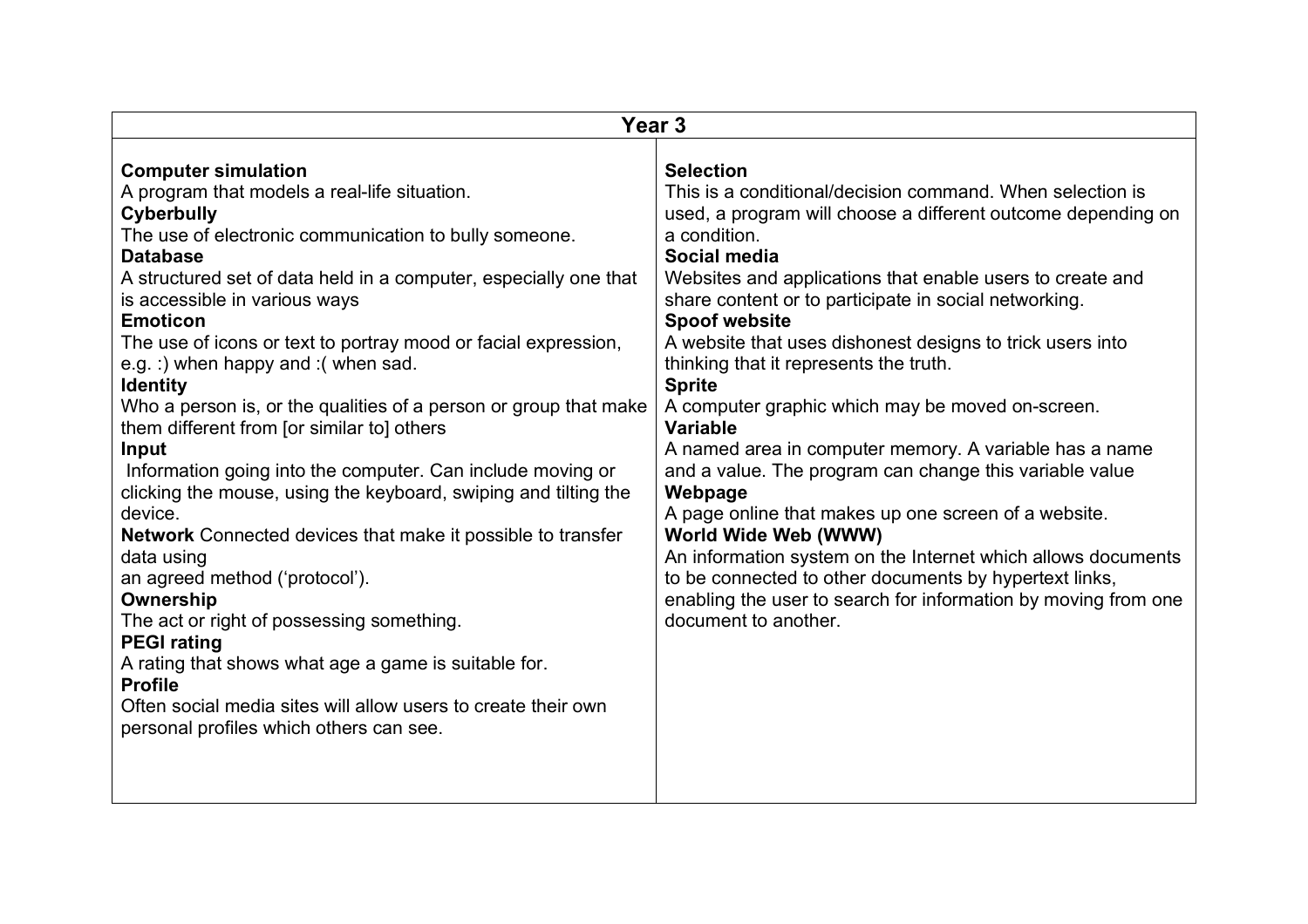| <b>Function</b><br>Creating an illusion of movement.<br>A function is a collection of commands grouped together and<br>given a name. The set of commands can then be run with just<br><b>Augmented Reality (AR)</b><br>the name of the function whenever that set is needed<br><b>GIF</b><br>Image files that supports both animated and static images.<br><b>Malware</b><br>Software that is specifically designed to disrupt, damage, or<br>gain unauthorized access to a computer system.<br><b>Online social environments</b><br>A place on an online platform which people use to build social<br>network, through use of different apps.<br>Output<br>The information produced by a computer system for its user,<br><b>Computer Virus</b><br>typically on a screen, through speakers or on a printer, but<br>possibly though the control of motors in physical systems. Also<br>an action performed by the computer e.g. switching on a light,<br>moving a turtle or sprite across the screen.<br><b>Plagiarism</b><br>When you use someone else's words or ideas and pass them<br>off as your own.<br>Spam<br>Messages sent over the Internet, typically to many users, for<br>the purposes of advertising, phishing or spreading malware<br>When the rights to something belong to a specific person.<br><b>Web server</b><br>A computer connected to the Internet that provides access to | Year 4                                                                                                                                                                                                                                                                                                                                                                                                                                                                                                                                                                                                                                                                                                                                                                                                                                                                       |                  |  |
|-----------------------------------------------------------------------------------------------------------------------------------------------------------------------------------------------------------------------------------------------------------------------------------------------------------------------------------------------------------------------------------------------------------------------------------------------------------------------------------------------------------------------------------------------------------------------------------------------------------------------------------------------------------------------------------------------------------------------------------------------------------------------------------------------------------------------------------------------------------------------------------------------------------------------------------------------------------------------------------------------------------------------------------------------------------------------------------------------------------------------------------------------------------------------------------------------------------------------------------------------------------------------------------------------------------------------------------------------------------------------------------------------------|------------------------------------------------------------------------------------------------------------------------------------------------------------------------------------------------------------------------------------------------------------------------------------------------------------------------------------------------------------------------------------------------------------------------------------------------------------------------------------------------------------------------------------------------------------------------------------------------------------------------------------------------------------------------------------------------------------------------------------------------------------------------------------------------------------------------------------------------------------------------------|------------------|--|
|                                                                                                                                                                                                                                                                                                                                                                                                                                                                                                                                                                                                                                                                                                                                                                                                                                                                                                                                                                                                                                                                                                                                                                                                                                                                                                                                                                                                     | <b>Animation</b><br>AR refers to a simple combination of real and virtual (computer-<br>generated) worlds<br><b>Browser</b><br>A computer program used to access the World Wide Web.<br><b>Broadcast</b><br>Transmit (a programme or some information) by television or<br>radio.<br><b>Computational Thinking</b><br>An analytical approach to 'problem' solving (involving<br>abstraction, decomposition, logical thinking, pattern, evaluation,<br>generalisation)<br>A piece of code which can copy itself and typically has a<br>damaging effect on the device, such as corrupting the system<br>or destroying data.<br><b>Cookies</b><br>A small amount of data generated by a website and saved by a<br>web browser. Its purpose is to remember information about the<br>user.<br>Copyright<br>Cyberbullying<br>The use of electronic communication to bully someone. | (hosts) websites |  |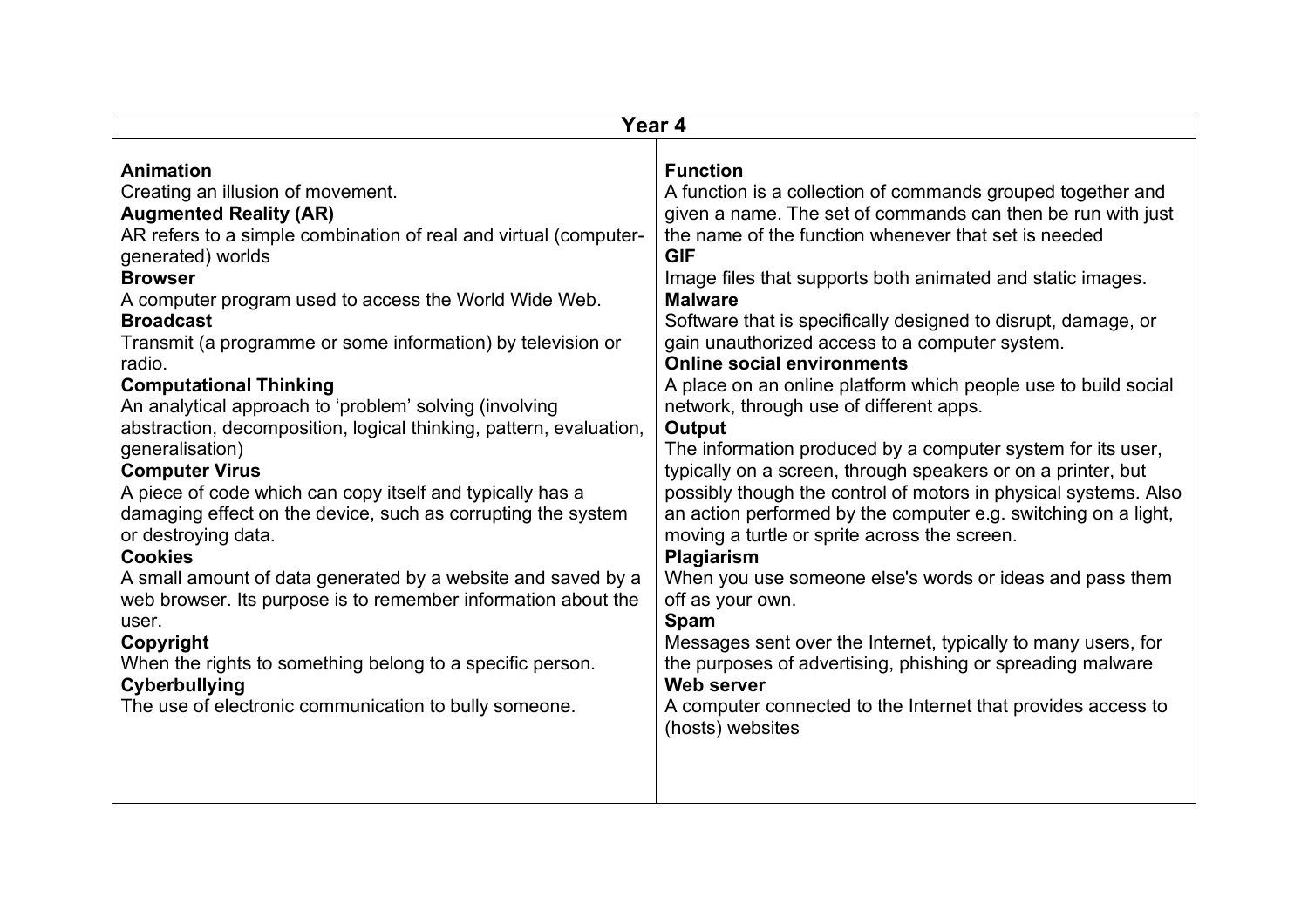| Year 5                                                                                                                                                                                                                                                                                                                                                                                                                                                                                                                                                                                                                                                                                                                                                                                                                                                 |                                                                                                                                                                                                                                                                                                                                                                                                                                                                                                                                                                                                                                                                                                                                                                            |  |
|--------------------------------------------------------------------------------------------------------------------------------------------------------------------------------------------------------------------------------------------------------------------------------------------------------------------------------------------------------------------------------------------------------------------------------------------------------------------------------------------------------------------------------------------------------------------------------------------------------------------------------------------------------------------------------------------------------------------------------------------------------------------------------------------------------------------------------------------------------|----------------------------------------------------------------------------------------------------------------------------------------------------------------------------------------------------------------------------------------------------------------------------------------------------------------------------------------------------------------------------------------------------------------------------------------------------------------------------------------------------------------------------------------------------------------------------------------------------------------------------------------------------------------------------------------------------------------------------------------------------------------------------|--|
| <b>Abstraction</b><br>Taking the detail out of a 'problem' to make it easier to solve.<br><b>Abusive Users</b><br>Hurting someone emotionally or mentally<br><b>Blog</b><br>A regularly updated website or web page, typically one run by<br>an individual or small group, that is written in an informal or<br>conversational style.<br><b>Decomposition</b><br>Splitting things into smaller parts.<br><b>Encryption</b><br>The process of converting information or data into a code,<br>especially to prevent unauthorized access.<br>Hoax<br>A malicious or humorous deception<br><b>Hyperlinks</b><br>A link from a hypertext document to another location, activated<br>by clicking on a highlighted word or image.<br><b>Multimedia</b><br>A combination of different content types such as text, audio, still<br>images, animation and video. | <b>Online communities</b><br>A group of people with common interests who use the Internet<br>(web sites, email, instant messaging, etc.) to communicate,<br>work together and pursue their interests over time.<br><b>Physical systems</b><br>Interactive systems that can sense and respond to the world<br>around them<br><b>Plagiarism</b><br>The practice of taking someone else's work or ideas and<br>passing them off as one's own.<br><b>Platforms</b><br>A range of services available on the Internet including<br>marketplaces, search engines and social media.<br><b>Selection</b><br>A way in computer programs to make choices (e.g. IFTHEN)<br>Wireless (wifi)<br>Devices that are connected without wires or cables. They<br>communicate via radio waves. |  |